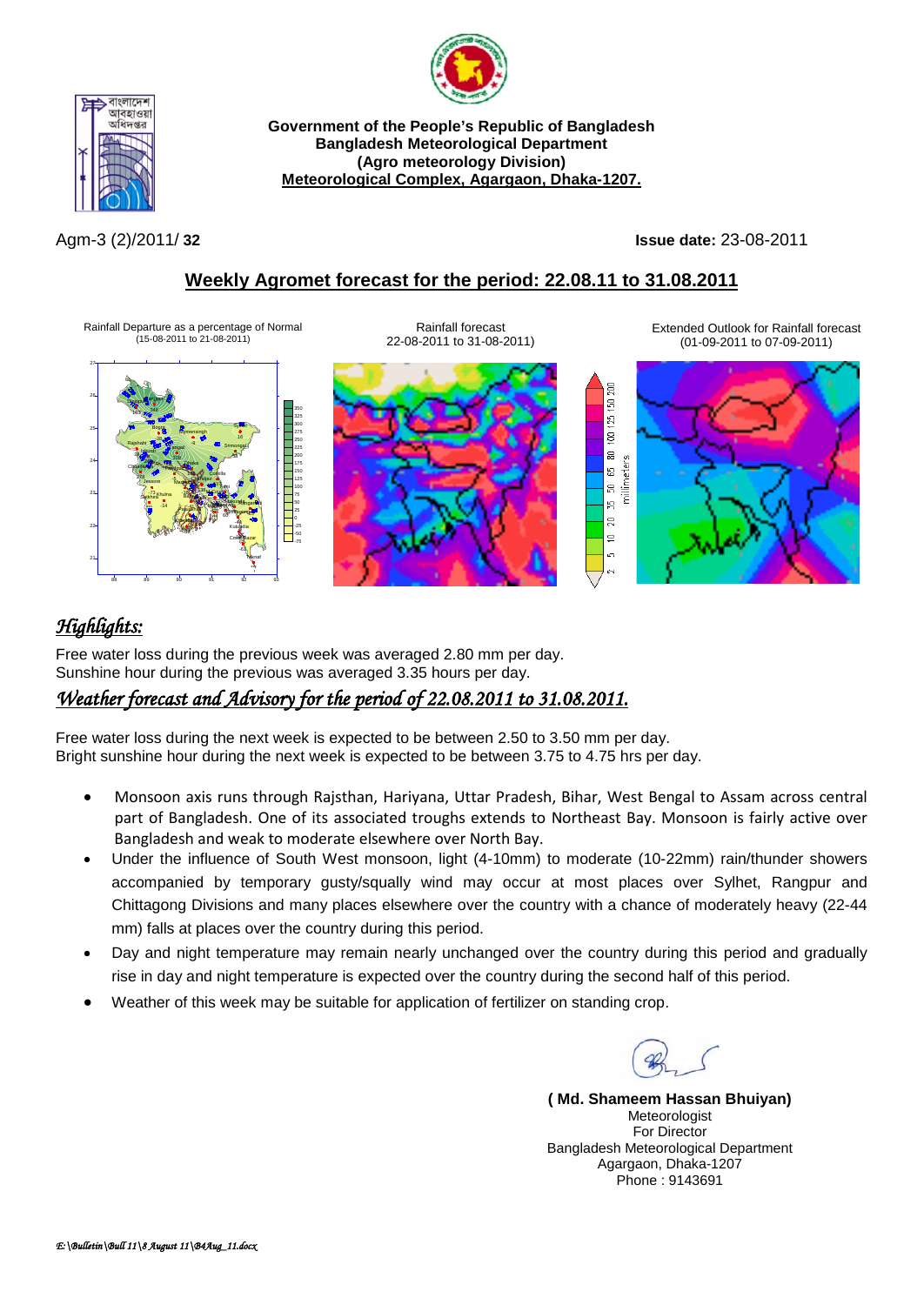# **Bangla Version**

### পর্বাভাস, সময়: ২২-০৮-২০১১ থেকে ৩১-০৮-২০১১

Rainfall forecast

Rainfall Departure as a percentage of Normal<br>(15-08-2011 to 21-08-2011)





Extended Outlook for Rainfall forecast (01-09-2011 to 07-09-2011)



### প্ৰধান বৈশিষ্ট্য সমূহঃ-

গত সপ্তাহের দৈনিক বাম্পীভবনের গড় ২.৮০ মিঃ মিঃ ছিল। গত সপ্তাহের দৈনিক সর্যকিরণ কালের গড় ৩.৩৫ ঘন্টা ছিল।

### আবহাওয়া পুর্বাভাসঃ- ২২-০৮-২০১১ ইং থেকে ৩১-০৮-২০১১ ইং পর্যন্ত।

আগামী সপ্তাহের বাস্পীভবনের দৈনিক গড় মান ২.৫০মিঃমিঃ থেকে ৩.৫০ মিঃমিঃ থাকতে পারে। আগামী সপ্তাহের সূর্যকিরণকালের দৈনিক গড় মান ৩.৭৫ ঘন্টা থেকে ৪.৭৫ ঘন্টা থাকতে পারে।

- মৌসমী অক্ষটি রাজস্থান, হরিয়ানা, উত্তর প্রদেশ, বিহার, পশ্চিম বঙ্গ ও আসাম হয়ে বাংলাদেশের মধ্যাঞ্চল পর্যন্ত অবস্থান করছে। এর বর্ধিতাংশটি উত্তর পূর্ব বঙ্গোপসাগর পর্যন্ত বিস্তৃত। বাংলাদেশের উপর মৌসূমী বায়ু মোটামুটি সক্রিয় এবং উত্তর বঙ্গোপসাগরের অন্যত্র দূর্বল থেকে মাঝারি রয়েছে।
- এ সময়ে দক্ষিণ পশ্চিম মৌসূমী বায়ুর প্রভাবে সিলেট রংপুর ও চট্রগ্রাম বিভাগের অধিকাংশ স্থানে এবং দেশের অন্যত্র অনেক স্থানে অস্থায়ী দমকা/ঝড়োহাওয়া সহ হালকা (৪-১০ মিঃমিঃ) থেকে মাঝারী (১০-২২মিঃমিঃ) ধরণের বৃষ্টি/বজ্র-বৃষ্টি হতে পারে। সেই সাথে দেশের কোথাও কোথাও মাঝারী ধরনের ভারী (৪৪-৮৮মিঃমিঃ) বর্ষণের সম্ভাবনা রয়েছে। এ সময়ে সারাদেশের দিন এবং রাতের তাপমাত্রা প্রায় অপরিবর্তিত থাকতে পারে এবং দ্বিতীয়ার্ধে দিন ও রাতের তাপমাত্রা ক্রমান্বয়ে বৃদ্ধি পেতে পারে।
- এ সপ্তাহের আবহাওয়া শস্য ক্ষেতে সার প্রয়োগের জন্য উপযোগী থাকতে পারে।

(মোঃ শামীম হাসান ভূইয়া) আবহাওয়াবিদ পরিচালকের পক্ষে

বাংলাদেশ আবহাওয়া অধিদপ্তর, ঢাকা-১২০৭।